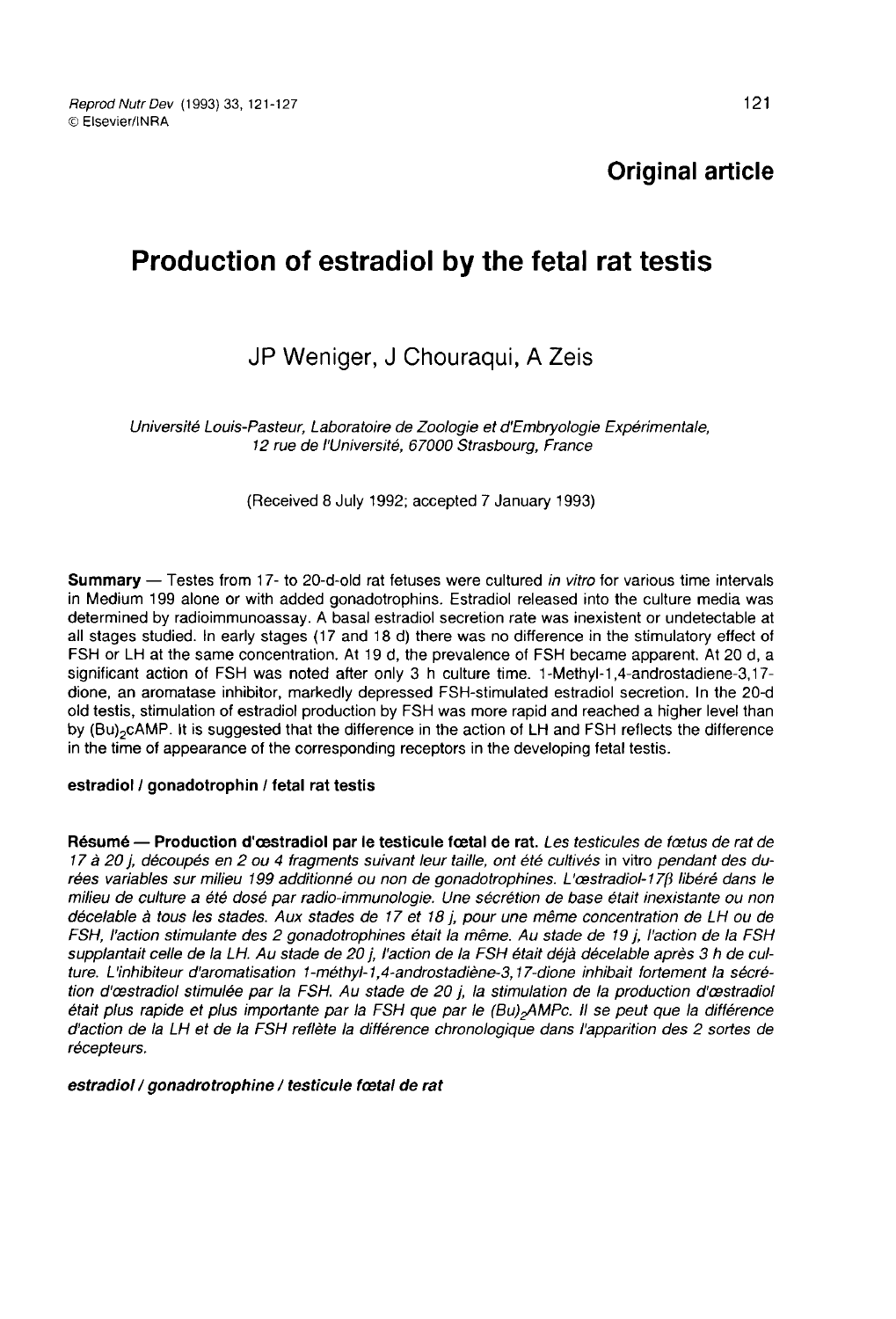## INTRODUCTION

It has been known for a long time that the horse testis secretes large amounts of estrone and estradiol (Zondek, 1934; Beall, 1940). Later studies showed that estrogen secretion is a general feature of the testis of adult mammals (man: Goldzieher and Roberts, 1952; Kelch et al, 1972; Longcope et al, 1972; Scholler et al, 1973; Baird et al, 1973; Weinstein et al, 1974; monkey : Kelch et al, 1972; dog : Kelch et al, 1972; rat : de Jong et al, 1973, 1974).

In fetal mammals, estrogen secretion by the testis has been first demonstrated by Attal (1969), who detected estrone and estradiol in testicular tissue of fetal sheep and measured their concentration therein. Human fetal testes can produce some estradiol in vitro, and this estradiol secretion increases slightly in the presence of hCG (Tapanainen et al, 1989). Aromatase activity has been demonstrated in the fetal rat testis by the conversion of  $[^3H]$ testo-<br>sterone or  $[^3H]$ 19-hydroxyandrostenedione Baird *et al,* 1973; Weinstein *et al,* 1974; monkey : Kelch *et al,* 1972; dog : Kelch *et al,* 1972; rat : de Jong *et al,* 1973, 1974).<br>In fetal mammals, estrogen secretion by the testis has been first demonstrated by into estradiol (Weniger and Zeis, 1988, 1990). In the present study, the endoge nous production of estradiol by the fetal rat testis in vitro has been investigated.

## MATERIAL AND METHODS

Rats of the Wistar strain have been used. The day following the night of cohabitation was considered as d 0 of gestation.

#### Organ culture

The testes were removed aseptically from 17- 20-d-old fetuses. According to their size, they were each cut longitudinally into 2-4 thin piec es, which were cultured in vitro in 0.1 ml Medium 199 in a Nunc plastic Petri dish. The Petri dishes were placed in an airtight jar gassed with 95%  $O_2$ -5%C $O_2$  and incubated at 37°C for various time intervals. After the culture time, the media were inspected for infection and the explants were rinsed with 0.5 ml phosphatebuffered saline or 1 ml water. One explant in each experimental series was fixed for histological examination. The diluted culture media were kept at -20 °C until direct radioimmunoassay or extraction.

#### Radioimmunoassay

The assay buffer was gelatin-containing phosphate-buffered saline (pH 7.4) and the volume of the reaction mixture was 0.5 ml. 17p-[2,4,6,7- 3H] Estradiol (105 Ci/mmol) came from Du Pont de Nemours. The antiserum was a gift from Roussel-Uclaf (Romainville); it was directed toward 7-carboxymethyloxime estradiol-bovine serum albumin and was used at a final working dilution of 1/250 000. Standards ranged from 3- 200 pg/tube. Free estradiol was adsorbed on a charcoal-dextran mixture. Samples were assayed in duplicate. All samples of a series were run in the same assay to avoid interassay variations.

#### Substances tested

Bovine LH (NIH-LH-B9) and ovine FSH (Nl-ADDK-oFSH-17) gifts from the National Hormone and Pituitary Program, were used at concentrations of  $0.01-10$   $\mu g/ml$  and  $(Bu)_{2}cAMP$ Bovine LH (NIH-LH-B9) and ovine FSH (NI-ADDK-oFSH-17) gifts from the National Hormone and Pituitary Program, were used at concentrations of 0.01-10  $\mu$ g/ml and (Bu)<sub>2</sub>cAMP (Sigma) at a 0.5 mM concentration. 1-Methyl-(Sigma) at a 0.5 mM concentration. 1-Methyl-1,4-androstadiene-3,17-dione, a gift from Schering (Berlin), was used in the range of 0.1-100 pM. Data shown are representative of at least 2 experiments of the same kind.

#### Statistical analysis

Results are given as the means  $\pm$  SD, with n in parentheses. Differences between group means were analyzed by 1-way analysis of variance, followed by the Tukey test or Newman-Keuls test, if differences were significant. A P value of < 0.05 was considered significant. Regression analysis and Student's paired t-test were also employed (Zar, 1984).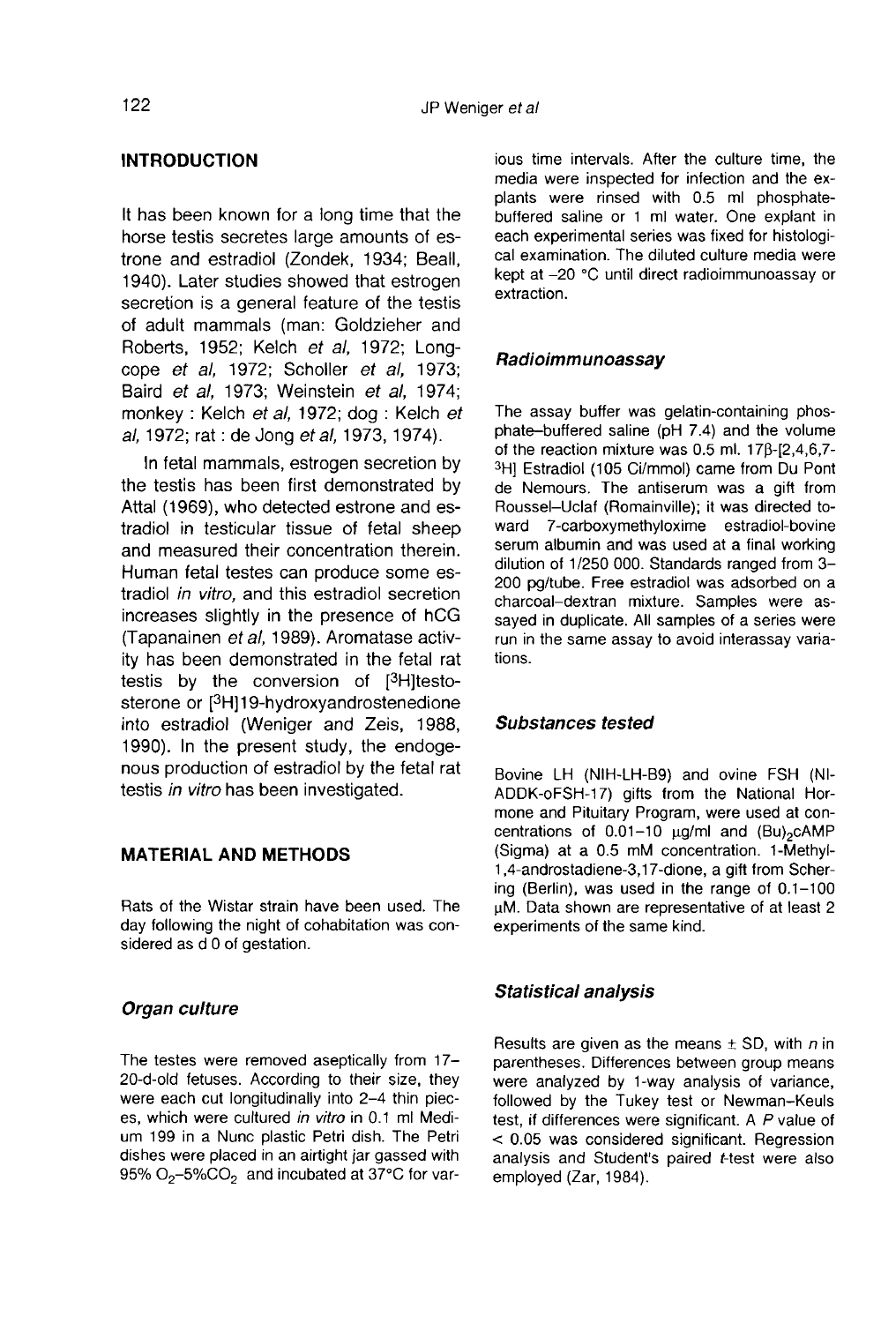## RESULTS

#### Radioimmunoassay validation

In the direct radioimmunoassay performed on culture media of 20-d-old testes cultured for 24 h in the presence of LH  $(5 \mu g/m)$ , FSH  $(5 \mu g/m)$  or  $(Bu)_2$ cAMP  $(0.5 \text{ mM})$ In the direct radioimmunoassay performed<br>on culture media of 20-d-old testes cul-<br>tured for 24 h in the presence of LH (5 µg/<br>ml), FSH (5 µg/ml) or (Bu)<sub>2</sub>cAMP (0.5 mM)<br>or in the absence of either of these substances, the percentage bound values were above the zero binding dose. After extraction with isooctane-ethyl acetate 7:3 (2 x 2 ml), the percentage bound values fell on the standard curve, and the amount of estradiol could be determined for each sample. So extraction was an obligatory step in the procedure.

The characteristics of the radioimmunoassay were the following. Total binding represented  $\approx$  50% of the radioactivity added. Non-specific binding was  $\approx 3.5\%$ . The sensitivity of the method, defined as the mass equivalent to twice the SD of zero binding was 5 pg. The accuracy of the method was evaluated by determining the recovery of known amounts of estradiol added to culture media before the extraction step or by the test of linearity. The recoveries of 12.5, 20 and 25 pg estradiol added to culture media were respectively 13.0  $\pm$  1.4 (n = 4), 22.4  $\pm$  3.6 (n = 12) and  $26.0 \pm 2.3$  pg (n = 4). The differences between the theoretical and the determined values were evaluated by the pairedsample *t*-test and were found to be not significant. The linearity test performed on 10 samples at 4 different volumes (25, 50, 100 and 200 µl) showed that the amount of estradiol was proportional to the volume of extract ( $r = 0.9898$ ). The intra- and interassay coefficients of variation were respectively 3.2  $\pm$  3.4% (n = 11) and 10.5  $\pm$  7.6%  $(n = 22)$ . Net sample values were obtained after subtracting the extraction blank.

## Influence of FSH and LH and culture time

Twenty-d-old testes were cultured for 3,6 or 24 h in the presence of LH (5  $\mu$ g/ml),<br>FSH (5  $\mu$ g/ml) or (Bu)<sub>2</sub>cAMP (0.5 mM) or and culture time<br>Twenty-d-old testes were cultured for 3,6<br>or 24 h in the presence of LH (5 µg/ml),<br>FSH (5 µg/ml) or (Bu)<sub>2</sub>cAMP (0.5 mM) or<br>in the absence of either of these substanin the absence of either of these substances. As seen in table I and figure 1, a basal estradiol secretion rate was inexistent or very low. The stimulatory effect of FSH was the most rapid, estradiol being mea-<br>surable after only 3 h of culture. The stimu-<br>latory effect of LH was obvious after 6 h of<br>culture and increased significantly between<br>6 and 24 h. In the presence of (Bu)<sub>2</sub>cAMP<br>the surable after only 3 h of culture. The stimulatory effect of LH was obvious after 6 h of culture and increased significantly between the release of estradiol was proportional to culture time between 6 and 24 h. The action of FSH was most conspicuous between 3 and 6 h.



Fig 1. Time-course study of the effects of LH (5  $\mu$ g/ml), FSH (5  $\mu$ g/ml) or (Bu)<sub>2</sub>cAMP (0.5 mM) on estradiol release by 20-d-old fetal rat testes cultured in vitro for 3, 6 or 24 h. Each point represents the mean of 3 determinations. Bars: SD.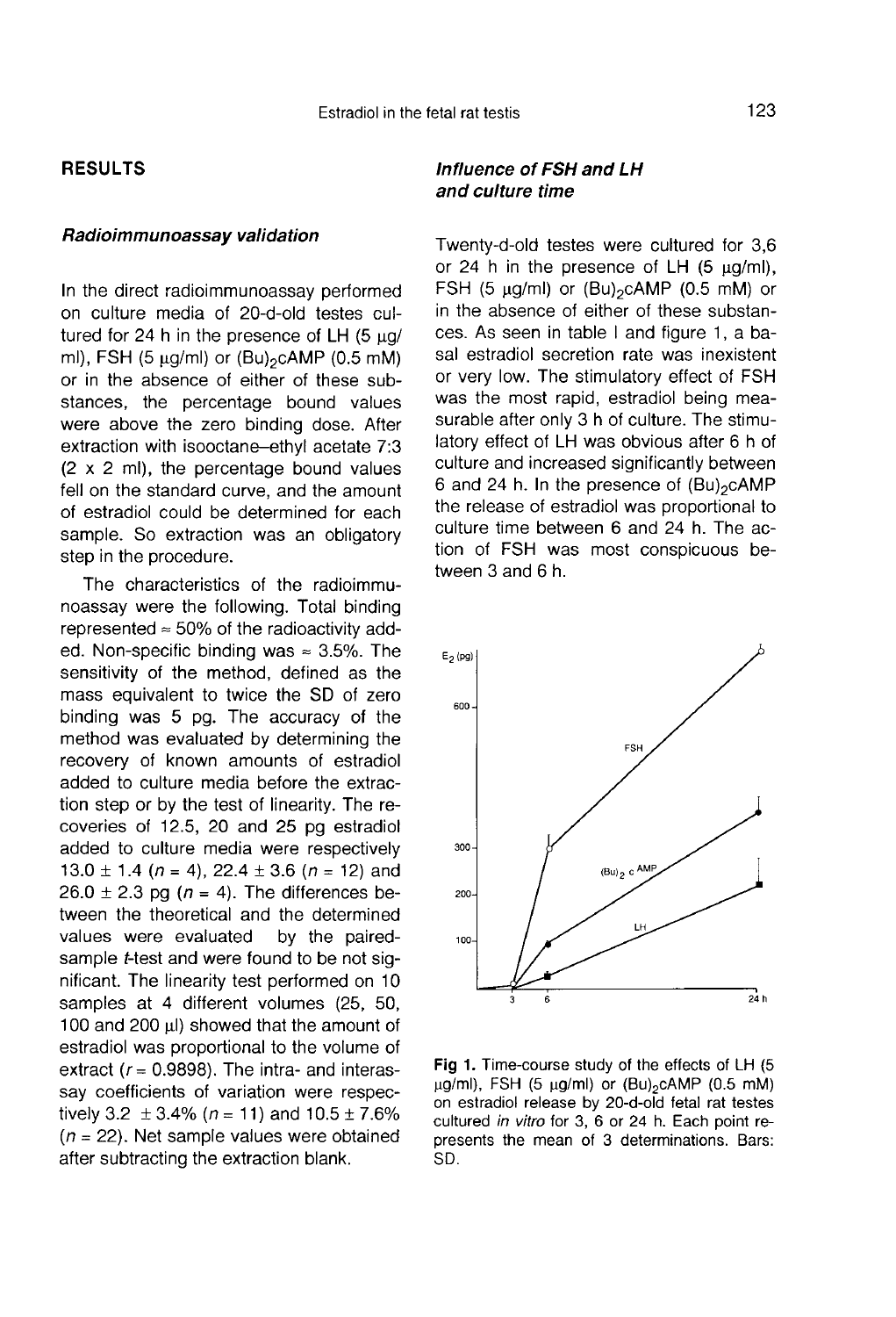| Culture period (h) | Control        | LН                 | FSH               | (Bu) <sub>2</sub> cAMP |
|--------------------|----------------|--------------------|-------------------|------------------------|
| 3                  | Undetected (3) | Undetected (3)     | $7.6 \pm 2.0$ (3) | Undetected (3)         |
| 6                  | Undetected (3) | $26.5 \pm 8.5$ (3) | $297 \pm 29$ (3)  | $97 \pm 2.3$<br>(3)    |
| 24                 | Undetected (3) | $217 \pm 59$ (3)   | $723 \pm 16$ (3)  | $379 \pm 36$<br>(3)    |

Table I. Release of estradiol (in pg) by 20-d-old fetal rat testes cultured in the presence of LH (5 µg/ ml), FSH (5 µg/ml) or (Bu)<sub>2</sub>cAMP (0.5 mM) for 3, 6 or 24 h.

Mean  $\pm$  SE; n in parentheses.

## Influence of the concentration of stimulating substances

As seen in figures 2 and 3, the production of estradiol responds in a dose-dependent manner to increasing concentrations of FSH or LH.



### Influence of the age of the testis

Estradiol secretion can be stimulated in the fetal rat testis by both FSH and LH as early as 17 d old. As seen in figure 4, LH seemed more effective than FSH at concentrations of 0.1 and 1  $\mu$ g/ml at 17 and 18 d, although the difference was not significant. At a concentration of  $10 \mu q/ml$ , the stimulatory effect of FSH exceeded that of LH, the difference being significant at 19 d.



Fig 2. Dose-response curve for the production of estradiol by 20-d-old fetal rat testes cultured for 6 h in the presence of FSH (0.01-10 µg/ml). Each point represents the mean of 5 determinations. Bars: SD. The values are significantly different from one another.

Fig 3. Dose-response curve for the production of estradiol by 19-d-old fetal rat testes cultured for 24 h in the presence of LH  $(0.01-10 \text{ µg/ml})$ . Each point represents the mean of 3 determinations. Bars: SD. The values are significantly different from one another.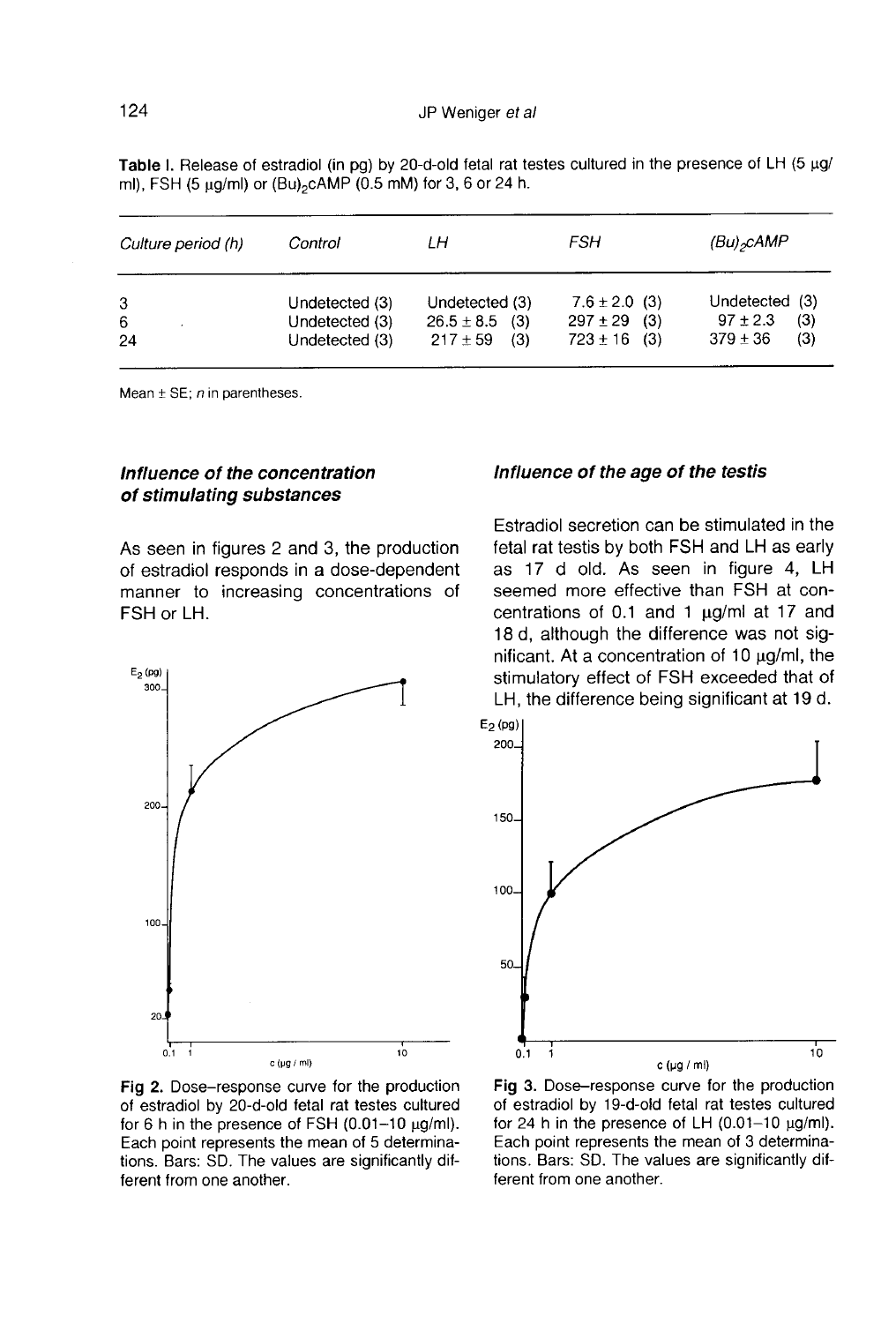

Fig 4. Diagrammatic representation of estradiol release by 17- to 19-d-old fetal rat testes in the presence of 0.1, 1 or 10 ug/ml of LH or FSH. Four determinations were made at 17 and 18 d, and 5 at 19 d. Bars represent the SD. At no stage did estradiol release differ significantly between LH and FSH at the same concentration of LH or FSH, except at the 19-d stage at a concentration of 10  $\mu q/\text{ml}^*$ . A basal estradiol secretion rate was inexistent or undetectable.

## Influence of aromatase inhibitors

Inhibition of FSH-stimulated estradiol secretion by 1-methyl-1,4-androstadiene-3,17-dione is shown in figure 5.

#### **DISCUSSION**

In previous studies, the presence of aromatase activity in the fetal rat testis was shown by the conversion of tritiated testosterone or 19-hydroxyandrostenedione into estradiol (Weniger and Zeis, 1983, 1987, 1988, 1990). These results have been corroborated in the present investigation, which demonstrates de novo estradiol production under the stimulating influence of FSH or LH.

In other studies, hCG slightly stimulated the production of estradiol by minced 19-<br>to 23-wk-old human fetal testes (Tapanainen et al. 1989). LH induced a 30% increase in aromatase activity of isolated Leydig cells from 21-d old fetal rat testes cultured in vitro for 3 d (Tsai-Morris et al, 1986). However, LH did not stimulate the aromatization of 19-hydroxyandrostenedione by the 20-d-old fetal rat testis (Weniger and Zeis, 1990).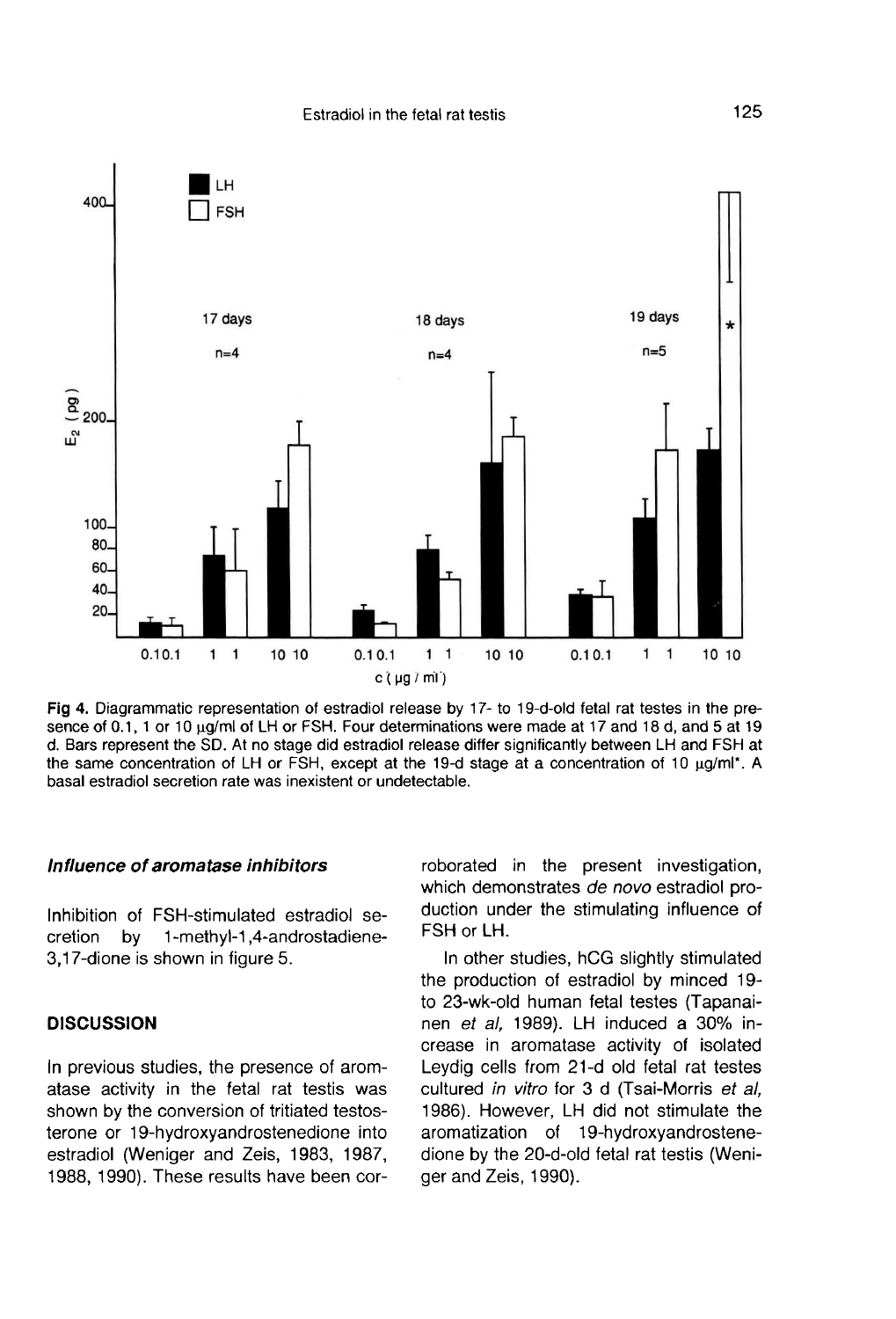

Fig 5. Inhibition of FSH-stimulated (5  $\mu$ g/ml) aromatase of 20-d-old fetal rat testis by 1methyl-1,4-androstadiene-3,17-dione (0.1-100 µM). Each point represents the mean of 4 determinations. Bars: SD. Inhibition at a 1-µM concentration was significant, but was not at a 0.1-µM concentration. Culture period: 6 h.

In the present investigation, both LH and FSH stimulated estradiol secretion by the fetal rat testis in the same range when used at the same concentration, at least at an early stage (17 and 18 d). At 19 d, the stimulatory effect of FSH exceeded that of LH, and this trend continued at 20 d. At this stage, the effect of FSH was noticeable after only 3 h of culture, whereas LH needed 6 h to elicit a measurable effect. This difference in LH and FSH action is most probably due to the difference in the time of appearance of the LH and FSH receptors. LH receptors were first detected in the fetal rat testis at 15.5 d of gestation, whereas FSH receptors could not be measured before 17.5 d of gestation (War ren et al, 1984). On the other hand, since stimulatory effect of FSH excee<br>LH, and this trend continued a<br>this stage, the effect of FSH vable after only 3 h of culture, w<br>needed 6 h to elicit a measur.<br>This difference in LH and FSI<br>most probably due to the differen LH did not stimulate the conversion of H]19-hydroxyandrostenedione into estradiol, it probably favoured the de novo production of estradiol by increasing the<br>availability of precursor testosterone, testosterone, whereas FSH directly stimulated the aromatase enzyme system. In this way, one can understand that the action of LH drops behind that of FSH with increasing age, the secretion of testosterone already being maximally stimulated. On the contrary,<br>FSH receptor levels rose sharply at 20.5 d,<br>and the explanation of the intense action of<br>FSH at this stage may be seen therein. As<br>regards the fact that  $(Bu)<sub>2</sub>cAMP$  was less<br>active FSH receptor levels rose sharply at 20.5 d, and the explanation of the intense action of FSH at this stage may be seen therein. As regards the fact that  $(Bu)_{2}$ cAMP was less active than FSH in stimulating estradiol secretion by 20-d-old fetal rat testis, it may be supposed that the FSH receptor mechanism is more effective in producing a high intracellular cAMP concentration than passive penetration of (Bu)<sub>2</sub>cAMP into the cell.

Hypotheses have been put forward regarding the role of estrogen in testicular development. As in the testis of the adult rat (Dorrington and Armstrong, 1975; Valladares and Payne, 1979), in the fetal rat testis, estrogen produced by the Sertoli cells might exert a direct inhibitory effect on testosterone synthesis in Leydig cells. In cultures of isolated fetal rat Leydig cells, estradiol indeed inhibited testosterone synthesis (Tsai-Morris et al, 1986). Estrogen could also serve to increase the number of estrogen binding sites in fetal testis Leydig cells. Furthermore, estradiol could be involved in gene transcription of microsomal P-450 enzymes (Tsai-Morris et al, 1986).

To conclude, as the FSH stimulation of aromatase has been demonstrated in vitro, might this regulatory mechanism be operative in vivo? FSH cells have been revealed by immunocytochemistry in the adenohypophysis of rat fetuses from 19 d of gestation (Tougard et al. 1977; Watanabe and Daikoku, 1979), and FSH has been detected by radioimmunoassay in the pituitary of male fetuses from 17 d of gestation (Chowdhury and Steinberger, 1986). Increased production of estradiol under the influence of FSH could play a part in the